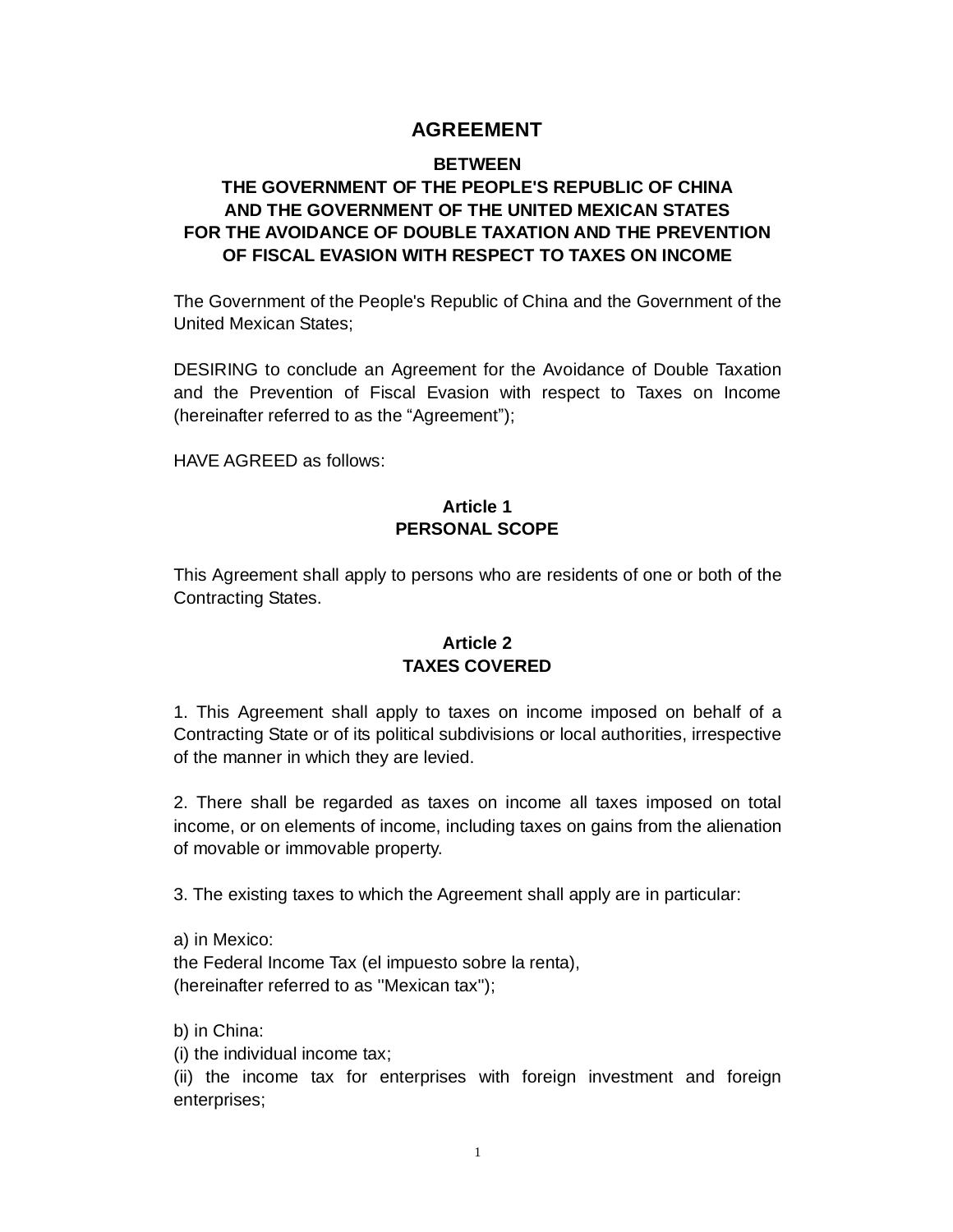(hereinafter referred to as "Chinese tax").

4. The Agreement shall apply also to any identical or substantially similar taxes which are imposed after the date of signature of the Agreement in addition to, or in place of, the existing taxes. The competent authorities of the Contracting States shall notify each other of any substantial changes which have been made in their respective taxation laws within a reasonable period of time after such changes.

#### **Article 3 GENERAL DEFINITIONS**

1. For the purposes of this Agreement, unless the context otherwise requires:

a) the term "Mexico" means the United Mexican States, when used in a geographical sense, means the territory of the United Mexican States as defined in its Constitution, including any area beyond its territorial sea where the United Mexican States may exercise its sovereign rights of exploration and exploitation of the natural resources of the seabed, sub-soil and the supra-jacent waters, in accordance with international law;

b) the term ''China'' means the People's Republic of China, when used in geographical sense, means all the territory of the People's Republic of China, including its territorial sea, in which the Chinese laws relating to taxation apply, and any area beyond its territorial sea, within which the People's Republic of China has sovereign rights of exploration for and exploitation of resources of the sea-bed and its sub-soil and superjacent water resources in accordance with international law;

c) the terms "a Contracting State" and "the other Contracting State" mean Mexico or China as the context requires;

d) the term "tax" means Chinese or Mexican tax, as the context requires;

e) the term "person" includes an individual, a company and any other body of persons;

f) the term "company" means any body corporate or any entity which is treated as a body corporate for tax purposes;

g) the terms "enterprise of a Contracting State" and "enterprise of the other Contracting State" mean, respectively, an enterprise carried on by a resident of a Contracting State and an enterprise carried on by a resident of the other Contracting State;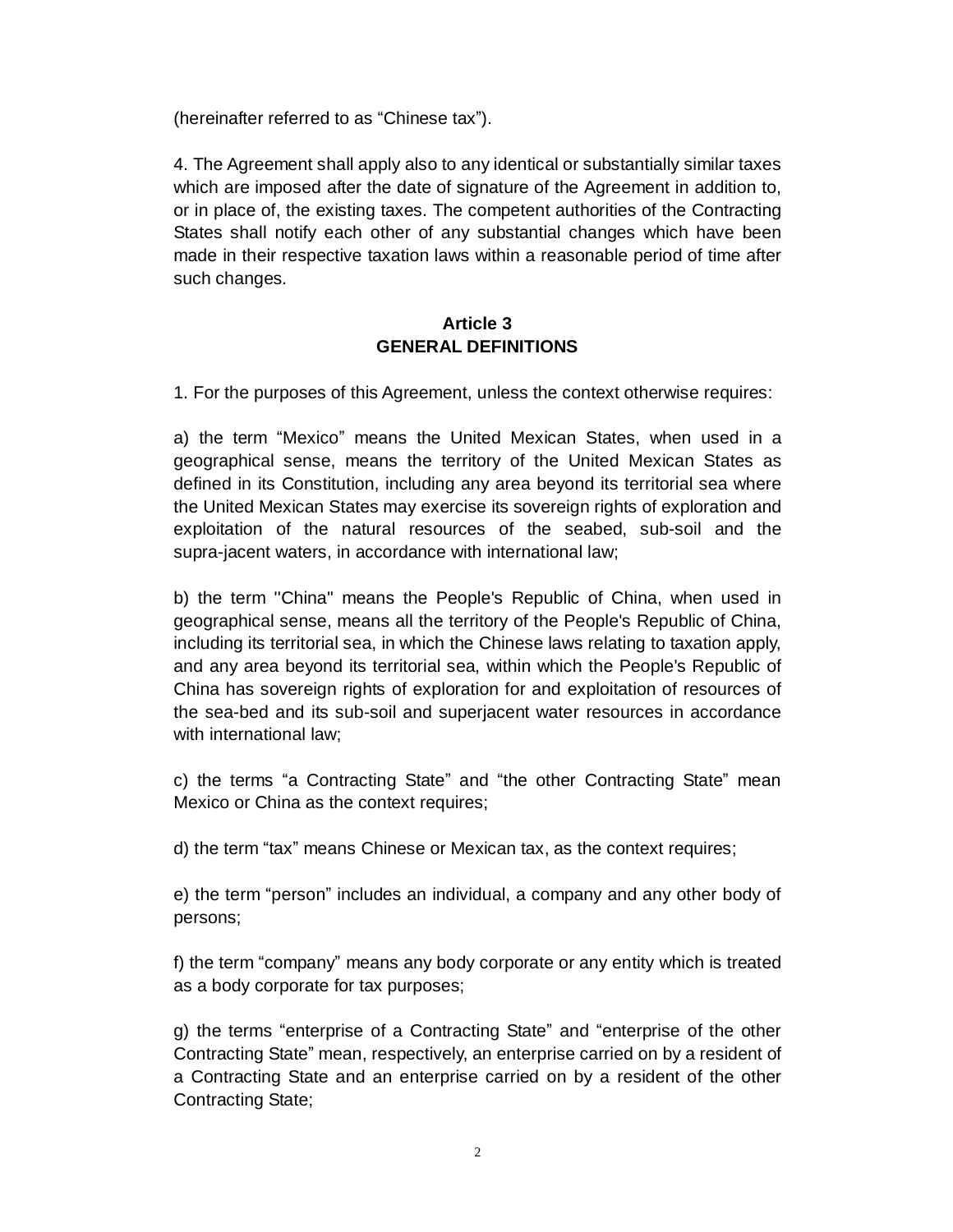h) the term "international traffic" means any transport by a ship or aircraft operated by an enterprise of a Contracting State, except when the ship or aircraft is operated solely between places in the other Contracting State;

i) the term "national" means:

(i) any individual possessing the nationality of a Contracting State; and

(ii) any legal person, partnership or association deriving its status as such from the laws in force in a Contracting State;

j) the term ''competent authority'' means: in the case of Mexico, the Ministry of Finance and Public Credit, and in the case of China, the State Administration of Taxation or its authorized representative.

2. As regards the application of the Agreement at any time by a Contracting State, any term not defined therein shall, unless the context otherwise requires, have the meaning, for the purpose of the taxes to which the Agreement applies, which it has at that time under the law of that State. Any meaning under the applicable tax laws of that State shall prevail over a meaning given to the term under other laws of that State.

#### **Article 4 RESIDENT**

1. For the purposes of this Agreement, the term "resident of a Contracting State" means any person who, under the laws of that State, is liable to tax therein by reason of his domicile, residence, place of management, place of incorporation or place of head office or any other criterion of a similar nature.

2. Where by reason of the provisions of paragraph 1 an individual is a resident of both Contracting States, then his status shall be determined as follows:

a) he shall be deemed to be a resident of the State in which he has a permanent home available to him, if he has a permanent home available to him in both States, he shall be deemed to be a resident of the State with which his personal and economic relations are closer (centre of vital interests);

b) if the State in which he has his centre of vital interests cannot be determined, or if he has not a permanent home available to him in either State, he shall be deemed to be a resident of the State in which he has an habitual abode;

c) if he has an habitual abode in both States or in neither of them, he shall be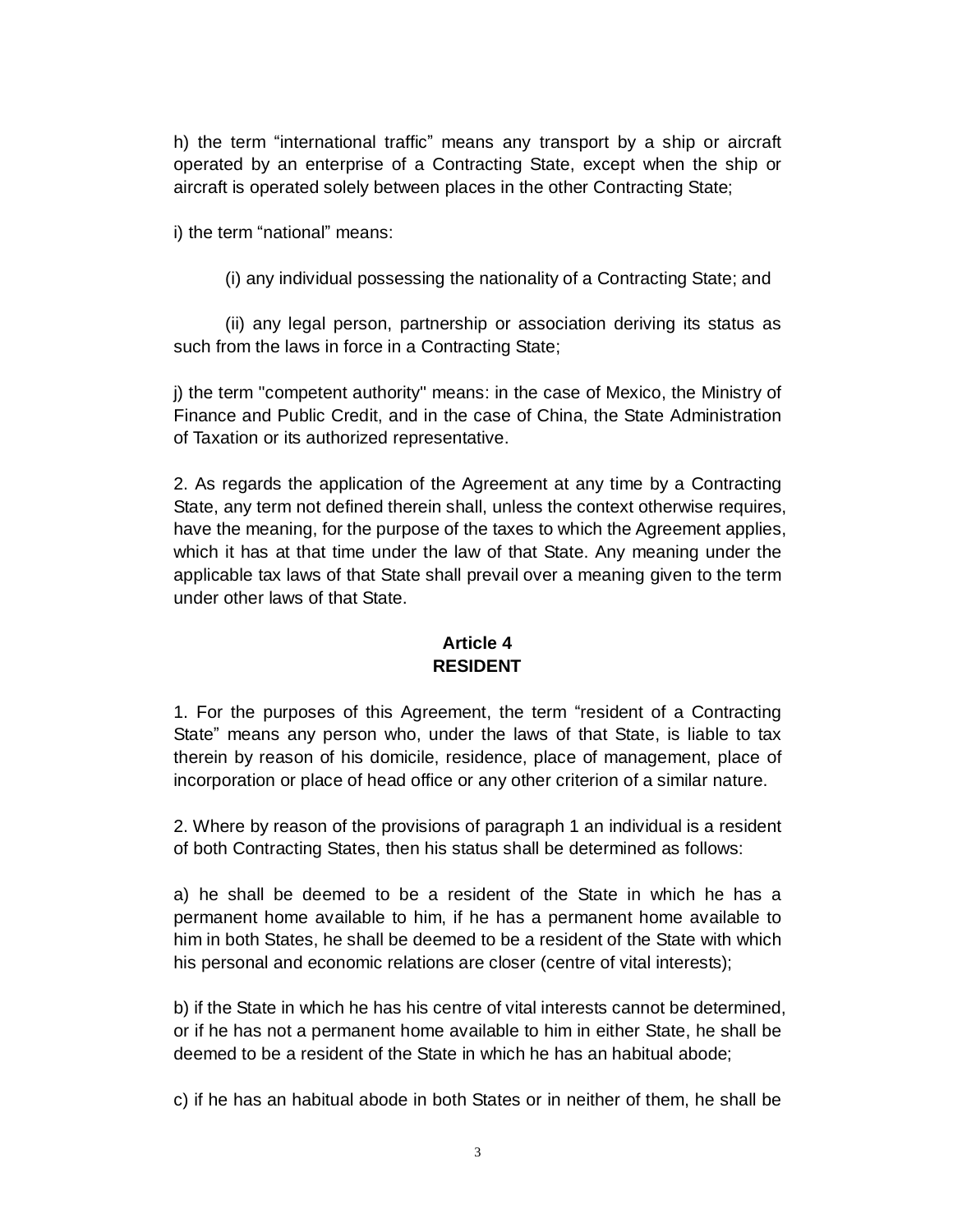deemed to be a resident of the State of which he is a national;

d) in any other case, the competent authorities of the Contracting States shall settle the question by mutual agreement.

3. Where by reason of the provisions of paragraph 1 of this Article, a person other than an individual is a resident of both Contracting States, then the competent authorities of the Contacting States shall determine by mutual agreement the State of which the person shall be deemed to be a resident for the purposes of this Agreement.

### **Article 5 PERMANENT ESTABLISHMENT**

1. For the purposes of this Agreement, the term "permanent establishment" means a fixed place of business through which the business of an enterprise is wholly or partly carried on.

2. The term "permanent establishment" includes especially:

a) a place of management;

b) a branch;

c) an office;

d) a factory;

e) a workshop; and

f) a mine, an oil or gas well, a quarry or any other place of extraction of natural resources.

3. The term "permanent establishment" shall also include a building site, a construction, assembly or installation project, or supervisory activities in connection therewith, but only if such building site, project or activities last more than six months.

4. Notwithstanding the preceding provisions of this Article, the term "permanent establishment" shall be deemed not to include:

a) the use of facilities solely for the purpose of storage, display or delivery of goods or merchandise belonging to the enterprise;

b) the maintenance of a stock of goods or merchandise belonging to the enterprise solely for the purpose of storage, display or delivery;

c) the maintenance of a stock of goods or merchandise belonging to the enterprise solely for the purpose of processing by another enterprise;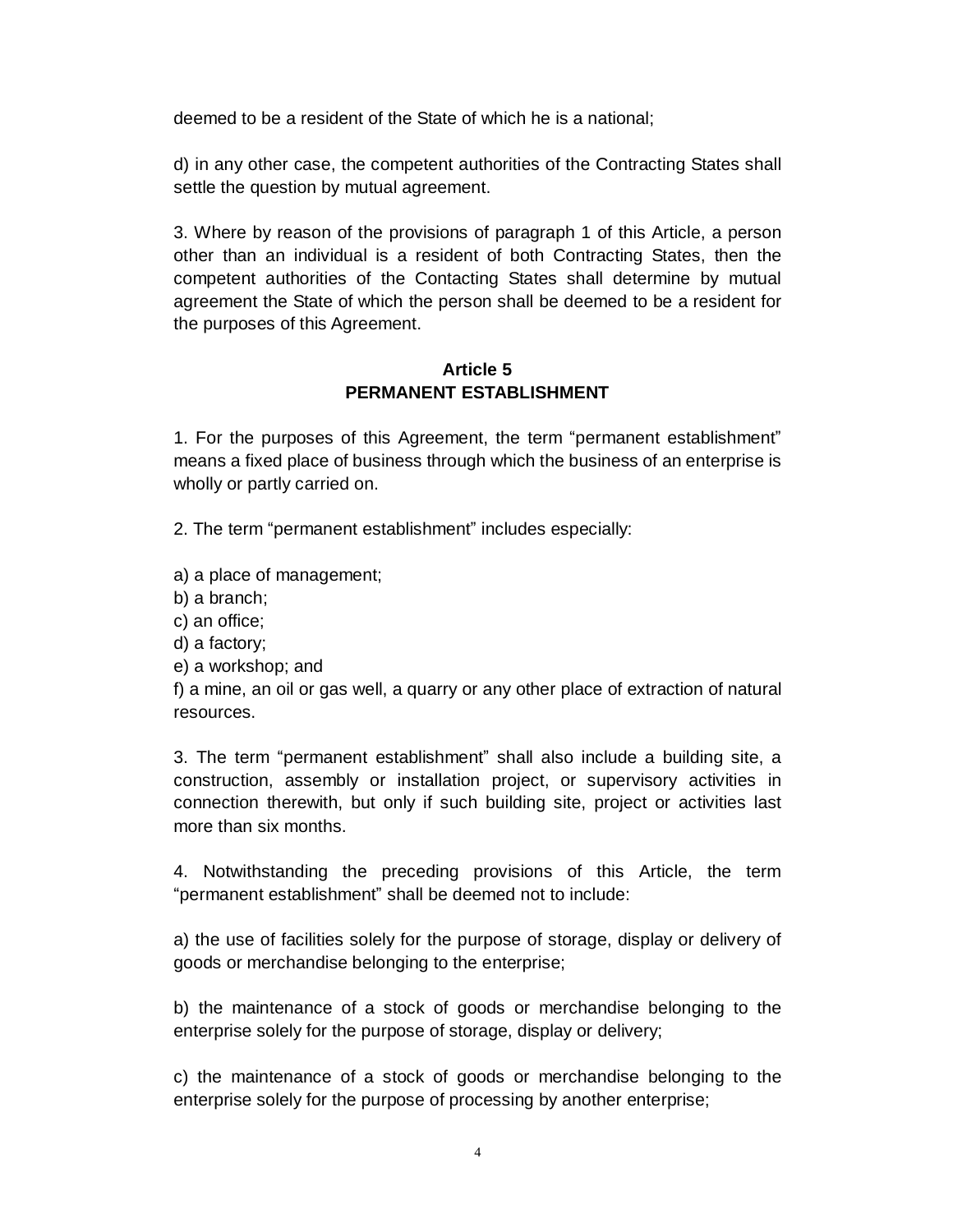d) the maintenance of a fixed place of business solely for the purpose of purchasing goods or merchandise or of collecting information, for the enterprise;

e) the maintenance of a fixed place of business solely for the purpose of carrying on, for the enterprise, any other activity of a preparatory or auxiliary character;

f) the maintenance of a fixed place of business solely for any combination of activities mentioned in sub-paragraphs a) to e), provided that the overall activity of the fixed place of business resulting from this combination is of a preparatory or auxiliary character.

5. Notwithstanding the provisions of paragraphs 1 and 2, where a person other than an agent of an independent status to whom paragraph 7 applies - is acting on behalf of an enterprise of the other Contracting State and has, and habitually exercises, in a Contracting State an authority to conclude contracts in the name of the enterprise, that enterprise shall be deemed to have a permanent establishment in the first-mentioned Contracting State in respect of any activities which that person undertakes for the enterprise, unless the activities of such person are limited to those mentioned in paragraph 4 which, if exercised through a fixed place of business, would not make this fixed place of business a permanent establishment under the provisions of that paragraph.

6. Notwithstanding the foregoing provisions of this Article, an insurance enterprise of a Contracting State shall, except in regard to reinsurance, be deemed to have a permanent establishment in the other Contracting State if it collects premiums in the territory of that other State or insures risks situated therein through a person other than an agent of an independent status to whom paragraph 7 applies.

7. An enterprise shall not be deemed to have a permanent establishment in a Contracting State merely because it carries on business in that State through a broker, general commission agent or any other agent of an independent status, provided that such persons are acting in the ordinary course of their business.

8. The fact that a company which is a resident of a Contracting State controls or is controlled by a company which is a resident of the other Contracting State, or which carries on business in that other State (whether through a permanent establishment or otherwise), shall not of itself constitute either company a permanent establishment of the other.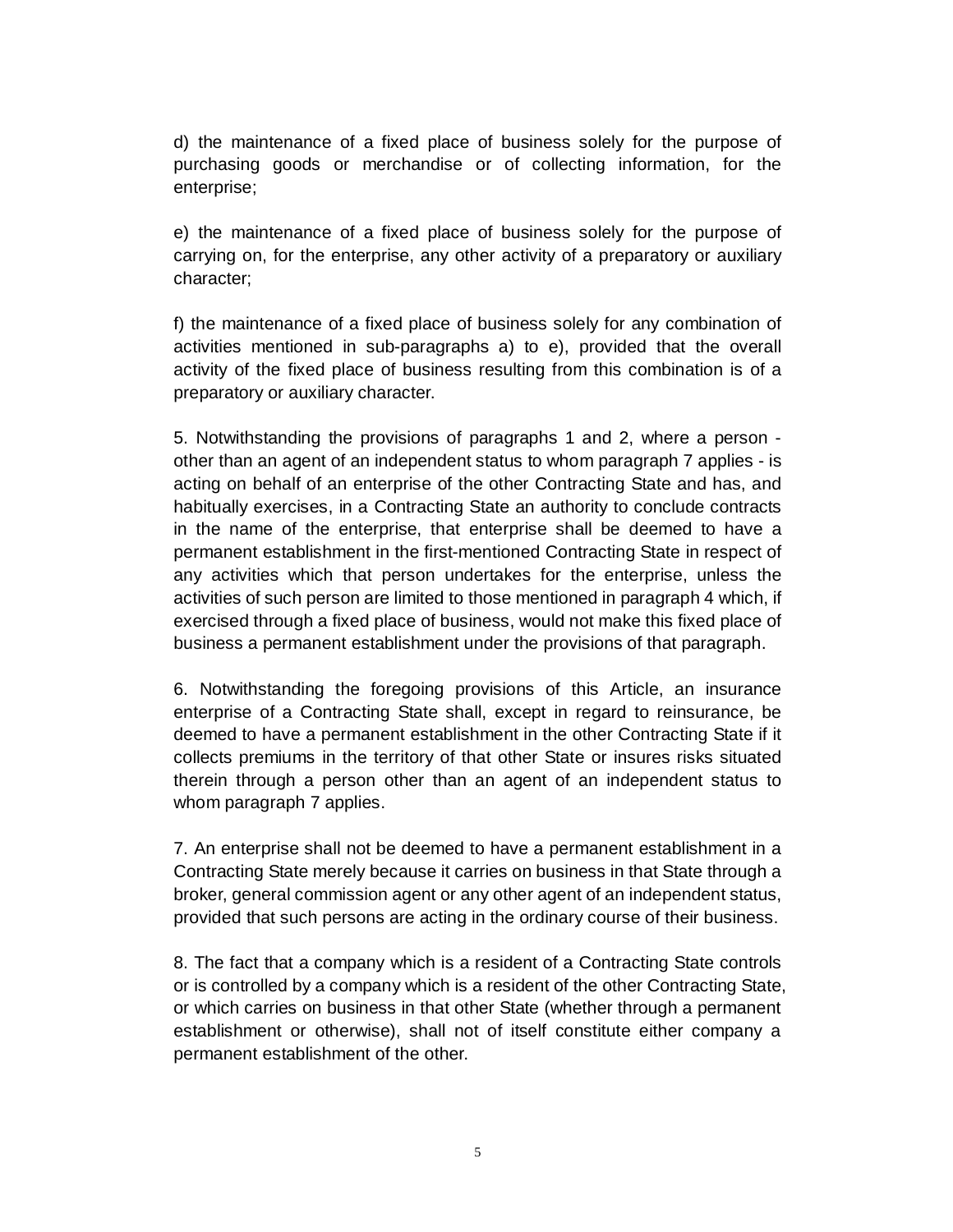#### **Article 6 INCOME FROM IMMOVABLE PROPERTY**

1. Income derived by a resident of a Contracting State from immovable property (including income from agriculture or forestry) situated in the other Contracting State may be taxed in that other State.

2. The term "immovable property" shall have the meaning which it has under the law of the Contracting State in which the property in question is situated. The term shall in any case include property accessory to immovable property, livestock and equipment used in agriculture and forestry, rights to which the provisions of general law respecting landed property apply, usufruct of immovable property and rights to variable or fixed payments as consideration for the working of, or the right to work, mineral deposits, sources and other natural resources; ships and aircraft shall not be regarded as immovable property.

3. The provisions of paragraph 1 shall apply to income derived from the direct use, letting, or use in any other form of immovable property.

4. The provisions of paragraphs 1 and 3 shall also apply to the income from immovable property of an enterprise and to income from immovable property used for the performance of independent personal services.

# **Article 7 BUSINESS PROFITS**

1. The profits of an enterprise of a Contracting State shall be taxable only in that State unless the enterprise carries on business in the other Contracting State through a permanent establishment situated therein. If the enterprise carries on business as aforesaid, the profits of the enterprise may be taxed in the other State but only so much of them as are attributable to that permanent establishment.

2. Subject to the provisions of paragraph 3, where an enterprise of a Contracting State carries on business in the other Contracting State through a permanent establishment situated therein, there shall in each Contracting State be attributed to that permanent establishment the profits which it might be expected to make if it were a distinct and separate enterprise engaged in the same or similar activities under the same or similar conditions and dealing wholly independently with the enterprise of which it is a permanent establishment.

3. In determining the profits of a permanent establishment, there shall be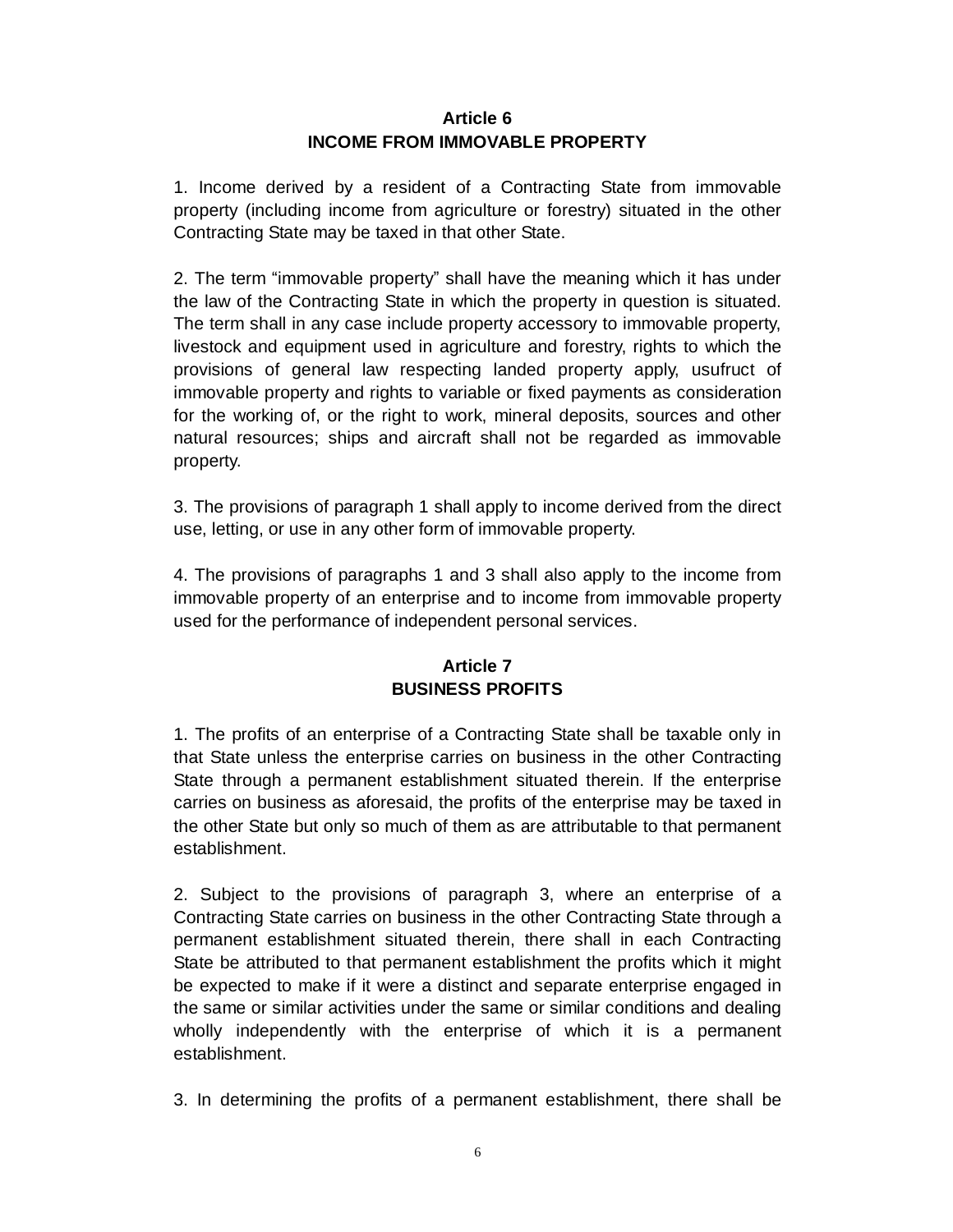allowed as deductions expenses which are incurred for the purposes of the business of the permanent establishment, including executive and general administrative expenses so incurred, whether in the State in which the permanent establishment is situated or elsewhere. However, no such deduction shall be allowed in respect of amounts, if any, paid (otherwise than towards reimbursement of actual expenses) by the permanent establishment to the head office of the enterprise or any of its other offices, by way of royalties, fees or other similar payments in return for the use of patents or other rights, or by way of commission, for specific services performed or for management, or, except in the case of a banking enterprise, by way of interest on moneys lent to the permanent establishment. Likewise, no account shall be taken, in the determination of the profits of a permanent establishment, for amounts charged (otherwise than towards reimbursement of actual expenses), by the permanent establishment to the head office of the enterprise or any of its other offices, by way of royalties, fees or other similar payments in return for the use of patents or other rights, or by way of commission for specific services performed or for management, or, except in the case of a banking enterprise, by way of interest on moneys lent to the head office of the enterprise or any of its other offices.

4. Insofar as it has been customary in a Contracting State to determine the profits to be attributed to a permanent establishment on the basis of an apportionment of the total profits of the enterprise to its various parts, nothing in paragraph 2 shall preclude that Contracting State from determining the profits to be taxed by such an apportionment as may be customary; the method of apportionment adopted shall, however, be such that the result shall be in accordance with the principles contained in this Article.

5. No profits shall be attributed to a permanent establishment by reason of the mere purchase by that permanent establishment of goods or merchandise for the enterprise.

6. For the purposes of the preceding paragraphs, the profits to be attributed to the permanent establishment shall be determined by the same method year by year unless there is good and sufficient reason to the contrary.

7. Where profits include items of income which are dealt with separately in other Articles of this Agreement, then the provisions of those Articles shall not be affected by the provisions of this Article.

#### **Article 8 SHIPPING AND AIR TRANSPORT**

1. Profits of an enterprise of a Contracting State from the operation of ships or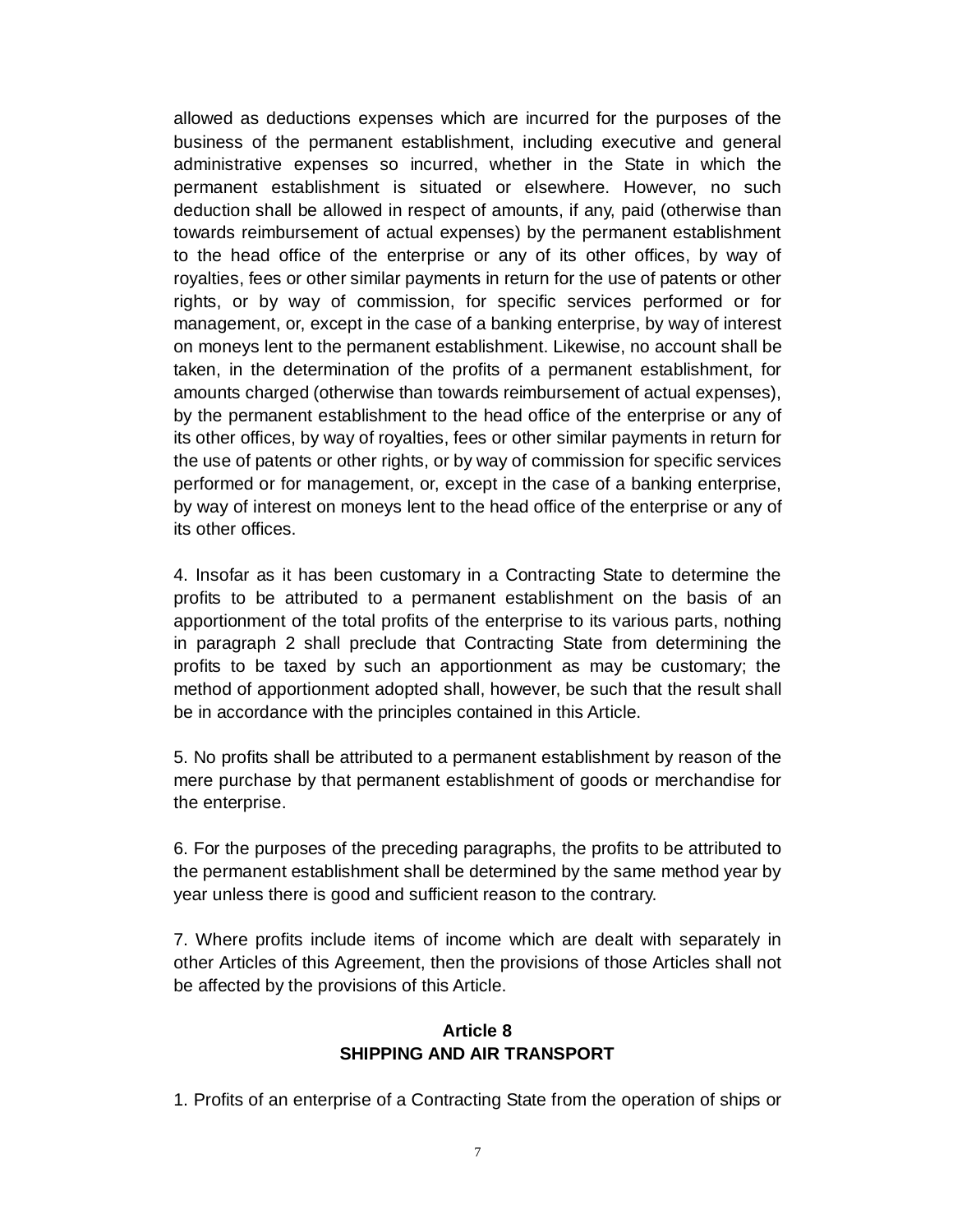aircraft in international traffic shall be taxable only in that State.

2. Notwithstanding the provisions of paragraph 1 and Article 7, profits derived from the operation of ships or aircraft used principally to transport passengers or goods exclusively between places in a Contracting State may be taxed in that Contracting State.

3. The provisions of paragraph 1 shall also apply to profits from the participation in a pool, a joint business or an international operating agency.

# **Article 9 ASSOCIATED ENTERPRISES**

# 1. Where

- a) an enterprise of a Contracting State participates directly or indirectly in the management, control or capital of an enterprise of the other Contracting State, or
- b) the same persons participate directly or indirectly in the management, control or capital of an enterprise of a Contracting State and an enterprise of the other Contracting State,

and in either case conditions are made or imposed between the two enterprises in their commercial or financial relations which differ from those which would be made between independent enterprises, then any profits which would, but for those conditions, have accrued to one of the enterprises, but, by reason of those conditions, have not so accrued, may be included in the profits of that enterprise and taxed accordingly.

2. Where a Contracting State includes in the profits of an enterprise of that State, and taxes accordingly, profits on which an enterprise of the other Contracting State has been charged to tax in that other State, and the profits so included are profits which would have accrued to the enterprise of the first mentioned State if the conditions made between the two enterprises had been those which would have been made between independent enterprises, then that other State may make an appropriate adjustment to the amount of the tax charged therein on those profits. In determining such adjustment, due regard shall be had to the other provisions of this Agreement and the competent authorities of the Contracting States shall if necessary consult each other.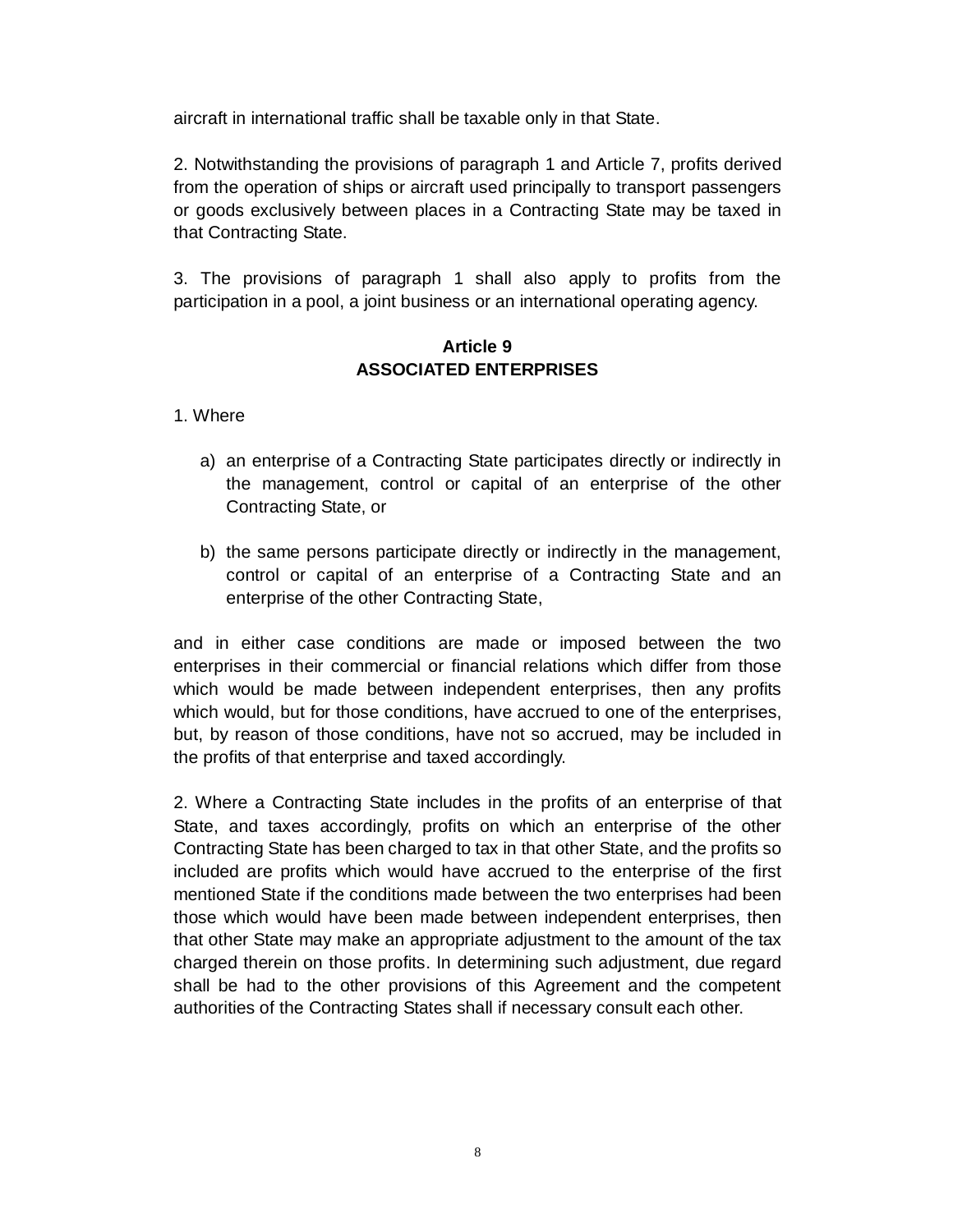# **Article 10 DIVIDENDS**

1. Dividends paid by a company which is a resident of a Contracting State to a resident of the other Contracting State may be taxed in that other State.

2. However, such dividends may also be taxed in the Contracting State of which the company paying the dividends is a resident and according to the laws of that State, but if the recipient is the beneficial owner of the dividends, the tax so charged shall not exceed 5% per cent of the gross amount of the dividends.

This paragraph shall not affect the taxation of the company in respect of the profits out of which the dividends are paid.

3. The term "dividends" as used in this Article means income from shares, or other rights, not being debt-claims, participating in profits, as well as income from other corporate rights which is subjected to the same taxation treatment as income from shares by the laws of the State of which the company making the distribution is a resident.

4. The provisions of paragraphs 1 and 2 shall not apply if the beneficial owner of the dividends, being a resident of a Contracting State, carries on business in the other Contracting State of which the company paying the dividends is a resident, through a permanent establishment situated therein, or performs in that other State independent personal services from a fixed base situated therein, and the holding in respect of which the dividends are paid is effectively connected with such permanent establishment or fixed base. In such case the provisions of Article 7 or Article 14, as the case may be, shall apply.

5. Where a company which is a resident of a Contracting State derives profits or income from the other Contracting State, that other State may not impose any tax on the dividends paid by the company, except insofar as such dividends are paid to a resident of that other State or insofar as the holding in respect of which the dividends are paid is effectively connected with a permanent establishment or a fixed base situated in that other State, nor subject the company's undistributed profits to a tax on the company's undistributed profits, even if the dividends paid or the undistributed profits consist wholly or partly of profits or income arising in such other State.

# **Article 11 INTEREST**

1. Interest arising in a Contracting State and paid to a resident of the other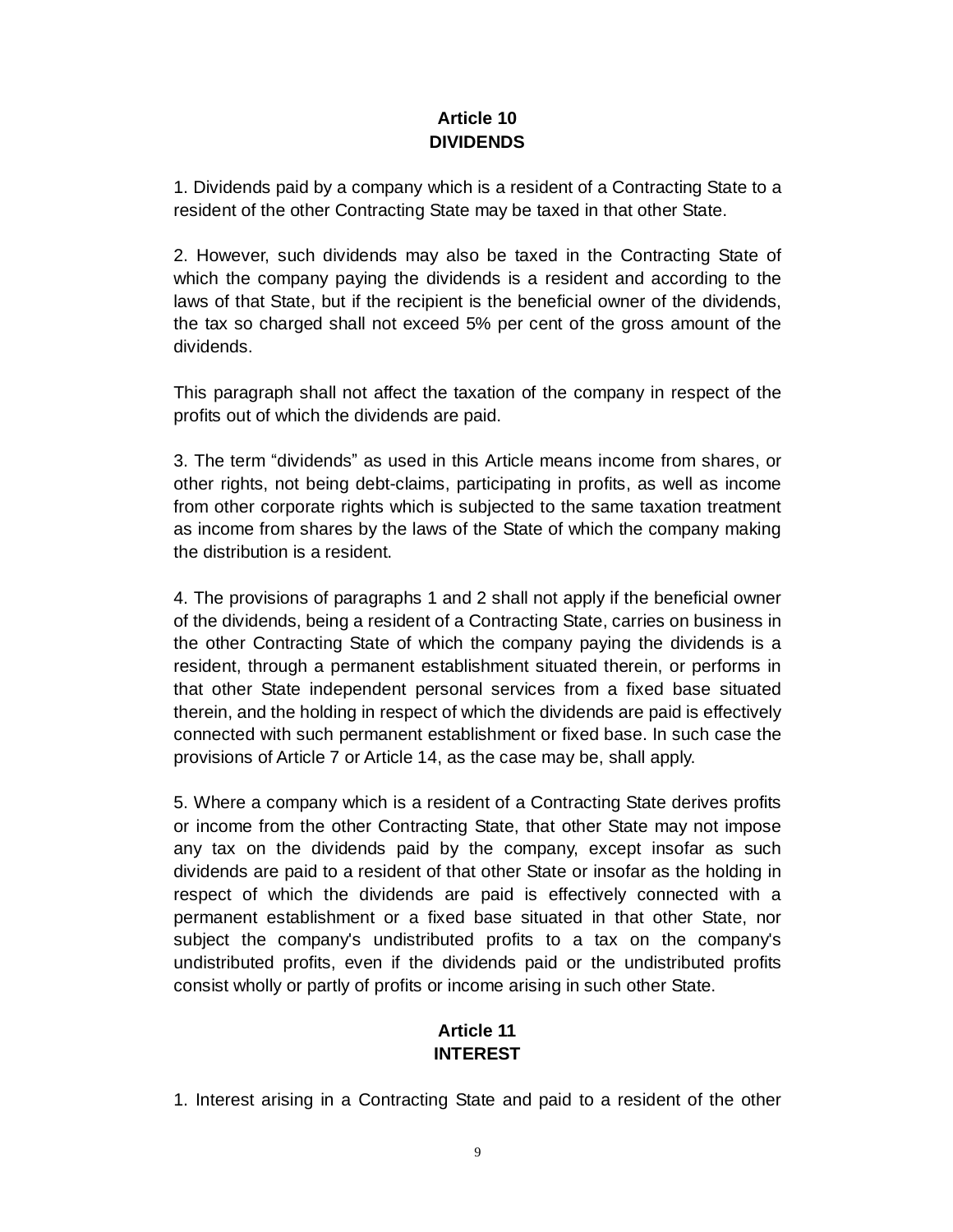Contracting State may be taxed in that other State.

2. However, such interest may also be taxed in the Contracting State in which it arises and according to the laws of that State, but if the recipient is the beneficial owner of the interest, the tax so charged shall not exceed 10 per cent of the gross amount of the interest.

3. Notwithstanding the provisions of paragraph 2, interest arising in a Contracting State and paid to, guaranteed or insured by, the Government, a political subdivision or a local authority, the Central Bank or any financial institution wholly owned by the Government of the other Contracting State shall be exempt from tax in the first-mentioned State.

4. For the purposes of paragraph 3 of this Article, the terms "the Central Bank" and "financial institution wholly owned by the Government" mean:

(a) in the case of China:

- (i) the People's Bank of China;
- (ii) the State Development Bank;
- (iii) the lmport and Export Bank of China;
- (iv) the Agriculture Development Bank of China;
- (v) the China Export & Credit Insurance Corporation; and

(vi) any institution wholly owned by the Government of China, as may be agreed from time to time between the competent authorities of the Contracting States.

(b) in the case of Mexico:

(i) the Bank of Mexico (the Banco de Mexico);

(ii) the National Bank of Foreign Trade, S. N. C. (the Banco Nacional de Comercio Exterior S.N.C.);

(iii) the National Financial Bank, S. N. C. (the Nacional Financiera S. N .C.);

(iv) the National Bank of Public Construction and Services, S. N. C. (the Banco Nacional de Obras y Servicios Publicos S.N.C.); and

(v) any institution wholly owned by the Government of Mexico, as may be agreed from time to time between the competent authorities of the Contracting **States** 

5. The term "interest" as used in this Article means income from debt-claims of every kind, whether or not secured by mortgage and whether or not carrying a right to participate in the debtor's profits, and in particular, income from government securities and income from bonds or debentures, including premiums and prizes attaching to such securities, bonds or debentures.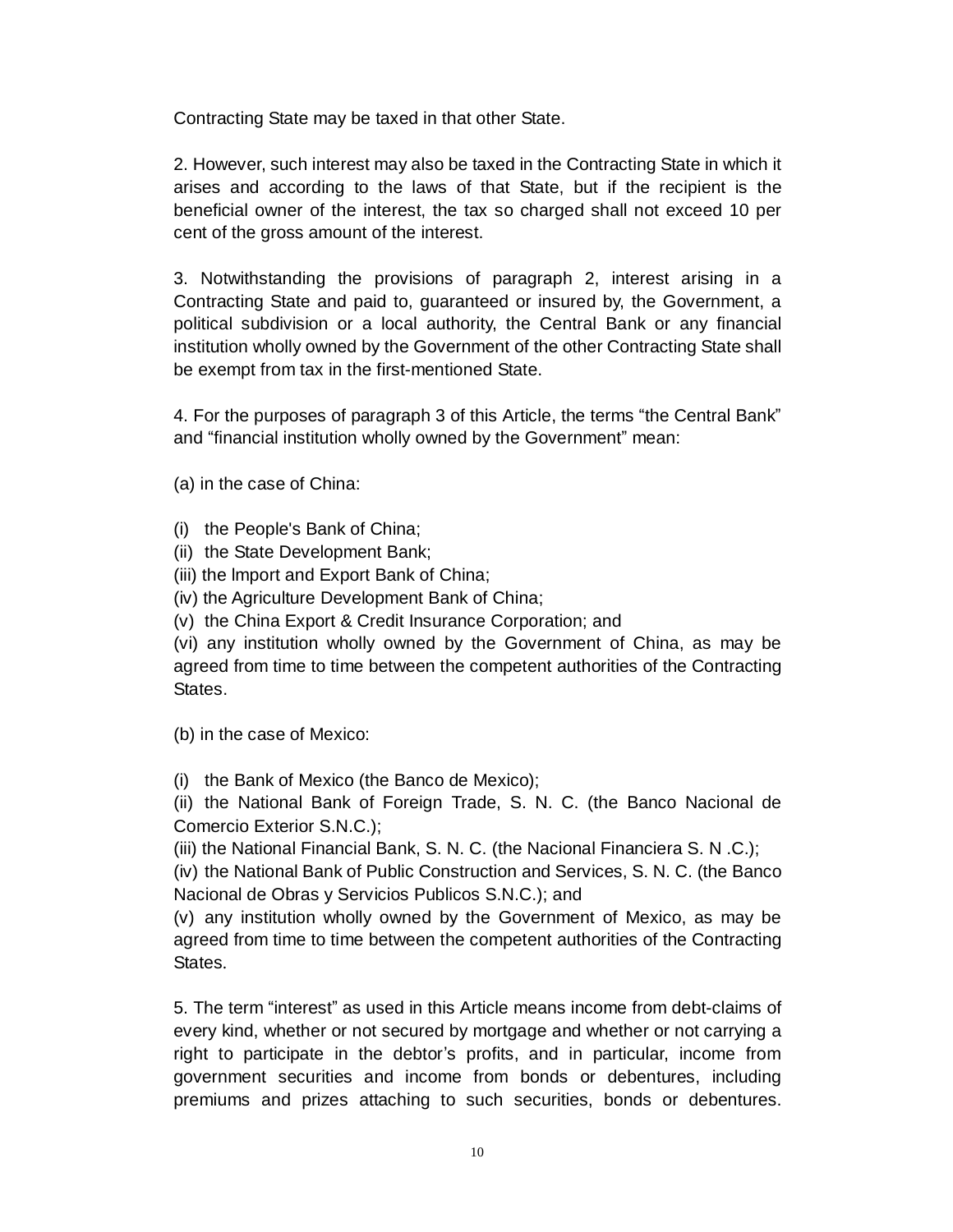Penalty charges for late payment shall not be regarded as interest for the purpose of this Article.

6. The provisions of paragraphs 1, 2 and 3 shall not apply if the beneficial owner of the interest, being a resident of a Contracting State, carries on business in the other Contracting State in which the interest arises, through a permanent establishment situated therein, or performs in that other State independent personal services from a fixed base situated therein, and the debt-claim in respect of which the interest is paid is effectively connected with such permanent establishment or fixed base. In such case the provisions of Article 7 or Article 14, as the case may be, shall apply.

7. Interest shall be deemed to arise in a Contracting State when the payer is the Government of that State, a political subdivision, a local authority thereof or a resident of that State. Where, however, the person paying the interest, whether he is a resident of a Contracting State or not, has in a Contracting State a permanent establishment or a fixed base, in connection with which the indebtedness on which the interest is paid was incurred, and such interest is borne by such permanent establishment or fixed base, then such interest shall be deemed to arise in the State in which the permanent establishment or fixed base is situated.

8. Where, by reason of a special relationship between the payer and the beneficial owner or between both of them and some other person, the amount of the interest exceeds, for whatever reason, the amount which would have been agreed upon by the payer and the beneficial owner in the absence of such relationship, the provisions of this Article shall apply only to the last-mentioned amount. In such case, the excess part of the payments shall remain taxable according to the laws of each Contracting State, due regard being had to the other provisions of this Agreement.

# **Article 12 ROYALTIES**

1. Royalties arising in a Contracting State and paid to a resident of the other Contracting State may be taxed in that other State.

2. However, such royalties may also be taxed in the State in which they arise and according to the laws of that State, but if the recipient is the beneficial owner of the royalties the tax so charged shall not exceed 10 per cent of the gross amount of the royalties.

3. The term "royalties" as used in this Article means payments of any kind received as a consideration for the use of, or the right to use, any copyright of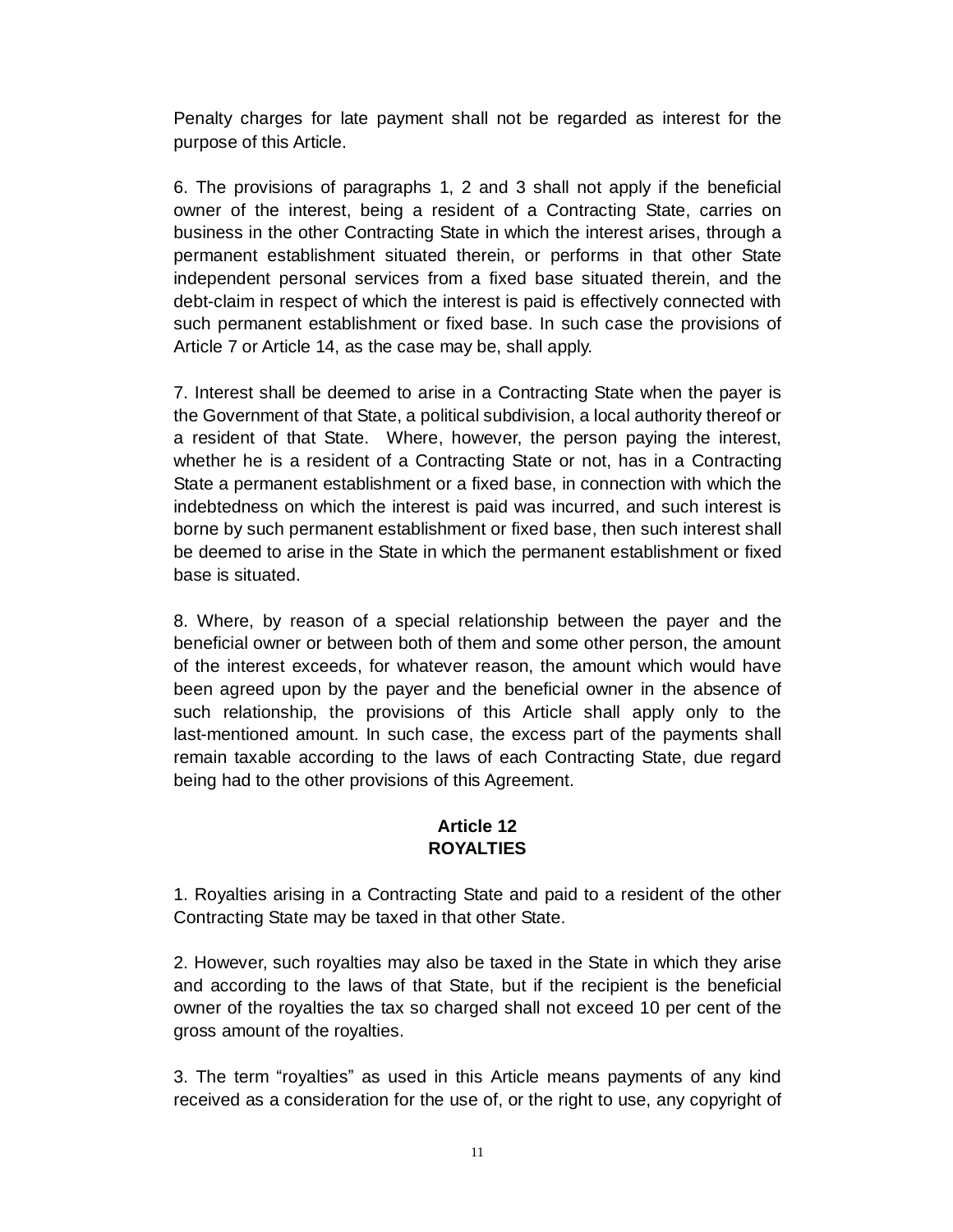literary, artistic or scientific work including cinematographic films, or films or tapes for radio or television broadcasting, any patent, trade mark, design or model, plan, secret formula or process, or for the use of or the right to use, industrial, commercial, or scientific equipment, or for information concerning industrial, commercial or scientific experience. Such term likewise encompasses payments of any kind received as a consideration for the reception of, or the right to receive, visual images or sounds, or both, for the purpose of transmission by satellite, cable, optic fibre or similar technology; or the use of, or the right to use, in connection with television or radio broadcasting, visual images or sounds, or both, for the purpose of transmission to the public by satellite, cable, optic fibre or similar technology. The term "royalties" also includes gains derived from the alienation of any such right or property which are contingent on the productivity, use or disposition thereof.

4. The provisions of paragraphs 1 and 2 shall not apply if the beneficial owner of the royalties, being a resident of a Contracting State, carries on business in the other Contracting State in which the royalties arise, through a permanent establishment situated therein, or performs in that other State independent personal services from a fixed base situated therein, and the right or property in respect of which the royalties are paid is effectively connected with such permanent establishment or fixed base. In such case the provisions of Article 7 or Article 14, as the case may be, shall apply.

5. Royalties shall be deemed to arise in a Contracting State when the payer is the Government of that Contracting State, a political subdivision, a local authority thereof or a resident of that Contracting State. Where, however, the person paying the royalties, whether he is a resident of a Contracting State or not, has in a Contracting State a permanent establishment or a fixed base in connection with which the liability to pay the royalties was incurred and such royalties are borne by such permanent establishment or fixed base, then such royalties shall be deemed to arise in the State in which the permanent establishment or fixed base is situated.

6. Where, by reason of a special relationship between the payer and the beneficial owner or between both of them and some other person, the amount of the royalties, having regard to the use, right or information for which they are paid, exceeds the amount which would have been agreed upon by the payer and the beneficial owner in the absence of such relationship, the provisions of this Article shall apply only to the last-mentioned amount. In such case, the excess part of the payments shall remain taxable according to the laws of each Contracting State, due regard being had to the other provisions of this Agreement.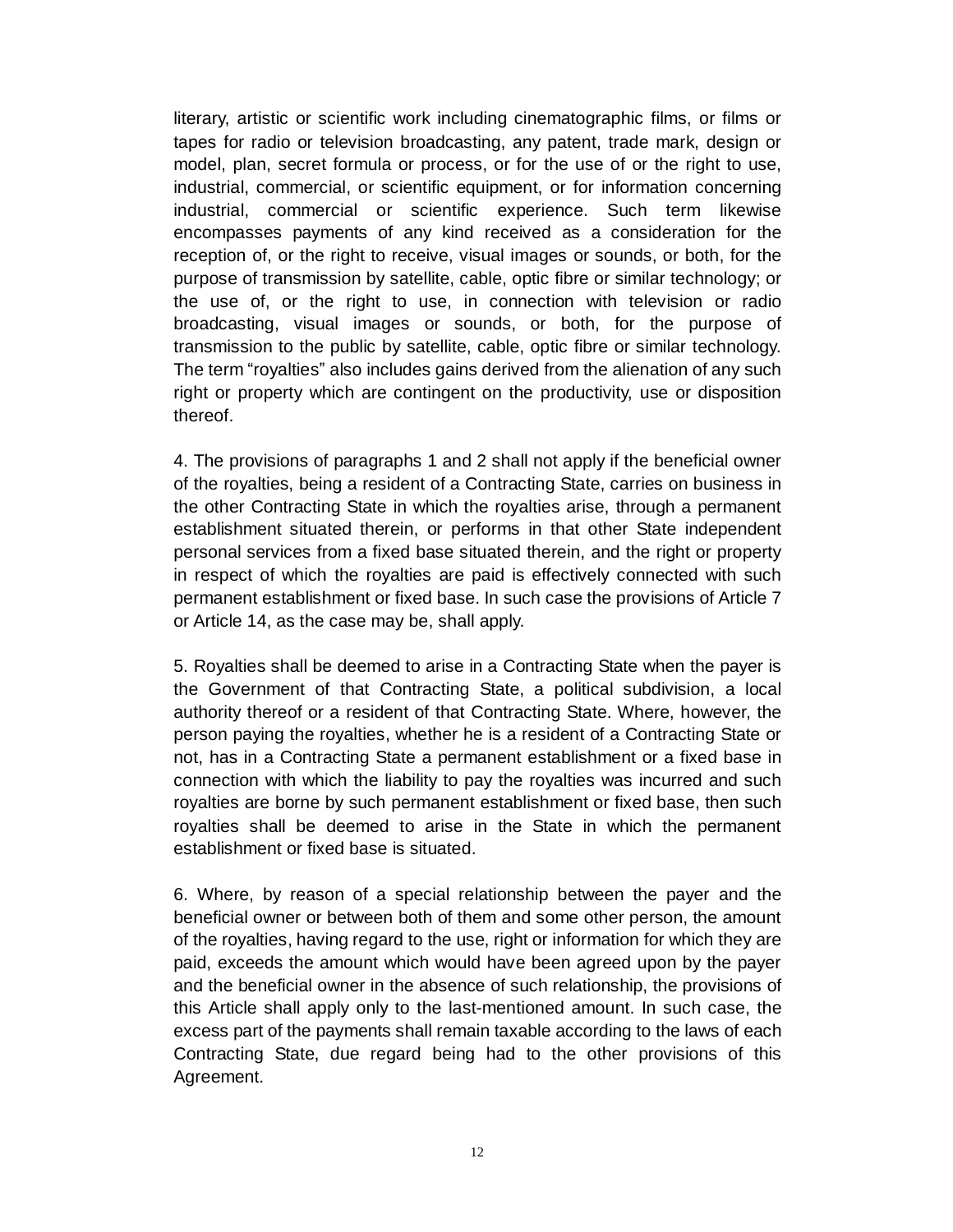# **Article 13 CAPITAL GAINS**

1. Gains derived by a resident of a Contracting State from the alienation of immovable property referred to in Article 6 and situated in the other Contracting State may be taxed in that other State.

2. Gains from the alienation of shares of the capital stock of a company the property of which consists directly or indirectly principally of immovable property situated in a Contracting State may be taxed in that Contracting State.

3. Gains from the alienation of shares other than those mentioned in paragraph 2 representing a participation in a company which is a resident of a Contracting State may be taxed in that State.

4. Gains from the alienation of movable property forming part of the business property of a permanent establishment which an enterprise of a Contracting State has in the other Contracting State or of movable property pertaining to a fixed base available to a resident of a Contracting State in the other Contracting State for the purpose of performing independent personal services, including such gains from the alienation of such a permanent establishment (alone or with the whole enterprise) or of such fixed base, may be taxed in that other State.

5. Gains from the alienation of ships or aircraft operated in international traffic, or movable property pertaining to the operation of such ships or aircraft, shall be taxable only in the Contracting State in which the enterprise is a resident.

6. Gains from the alienation of any property other than that referred to in Article 12 or in the preceding paragraphs of this Article shall be taxable only in the Contracting State of which the alienator is a resident.

#### **Article 14 INDEPENDENT PERSONAL SERVICES**

1. Income derived by a resident of a Contracting State in respect of professional services or other activities of an independent character shall be taxable only in that State. However, such income may also be taxed in the other Contracting State if:

a) he has a fixed base regularly available to him in the other Contracting State for the purpose of performing his activities, in that case, only so much of the income as is attributable to that fixed base may be taxed in that other State; or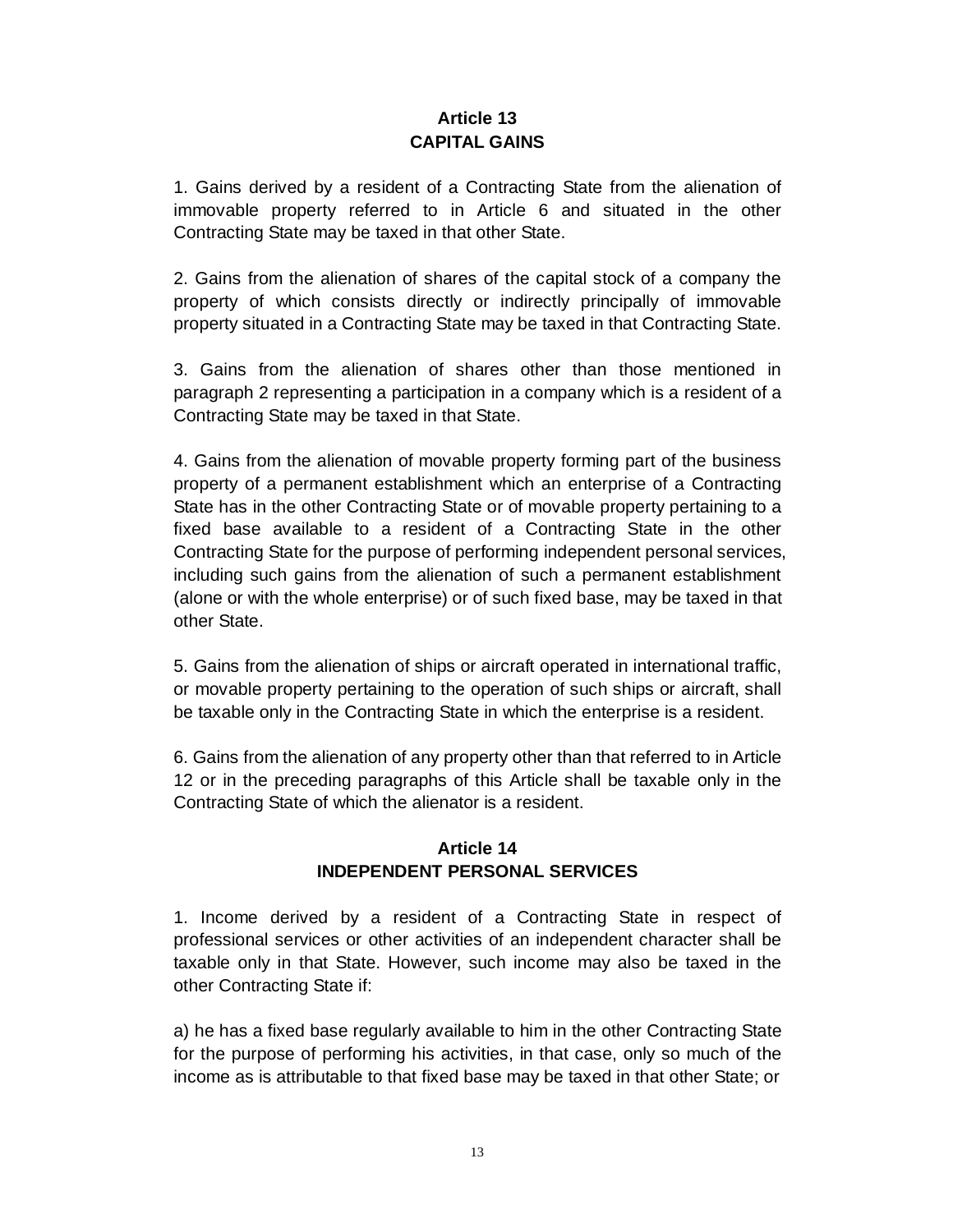b) his stay in the other Contracting State is for a period or periods amounting to or exceeding in the aggregate 183 days in the calendar year concerned, in that case, only so much of the income as is derived from his activities performed in that other State may be taxed in that other State.

2. The term "professional services" includes especially independent scientific, literary, artistic, educational or teaching activities, as well as the independent activities of physicians, lawyers, engineers, architects, dentists and accountants.

### **Article 15 DEPENDENT PERSONAL SERVICES**

1. Subject to the provisions of Articles 16, 18, 19, 20 and 21, salaries, wages and other similar remuneration derived by a resident of a Contracting State in respect of an employment shall be taxable only in that State unless the employment is exercised in the other Contracting State. If the employment is so exercised, such remuneration as is derived therefrom may be taxed in that other State.

2. Notwithstanding the provisions of paragraph 1, remuneration derived by a resident of a Contracting State in respect of an employment exercised in the other Contracting State shall be taxable only in the first-mentioned State if:

a) the recipient is present in the other State for a period or periods not exceeding in the aggregate 183 days in the calendar year concerned; and

b) the remuneration is paid by, or on behalf of, an employer who is not a resident of the other State; and

c) the remuneration is not borne by a permanent establishment or a fixed base which the employer has in the other State.

3. Notwithstanding the preceding provisions of this Article, remuneration derived in respect of an employment exercised aboard a ship or aircraft operated in international traffic by an enterprise of a Contracting State may be taxed in that State.

#### **Article 16 DIRECTORS' FEES**

1. Directors' fees and other similar payments derived by a resident of a Contracting State in his capacity as a member of the board of directors or a similar organ of a company which is a resident of the other Contracting State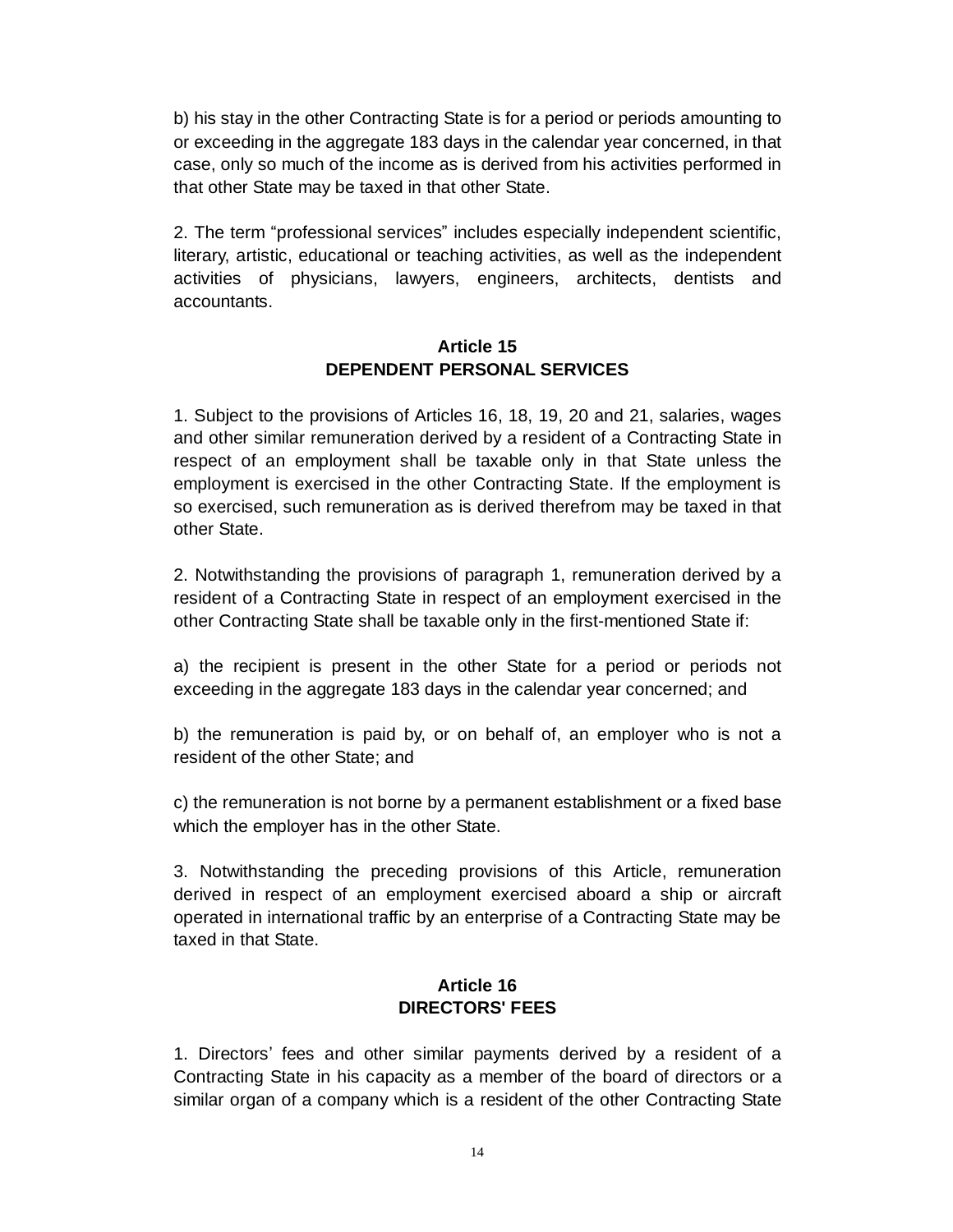may be taxed in that other State.

2. Salaries, wages and other similar remuneration derived by a resident of a Contracting State in his capacity as an official in a top-level managerial position of a company which is a resident of the other Contracting State may be taxed in that other State.

#### **Article 17 ARTISTES AND SPORTSMEN**

1. Notwithstanding the provisions of Articles 14 and 15, income derived by a resident of a Contracting State as an entertainer, such as a theatre, motion picture, radio or television artiste, or a musician, or as a sportsman, from his personal activities as such exercised in the other Contracting State, may be taxed in that other State.

2. Where income in respect of personal activities exercised by an entertainer or a sportsman in his capacity as such accrues not to the entertainer or sportsman himself but to another person, that income may, notwithstanding the provisions of Articles 7, 14 and 15, be taxed in the Contracting State in which the activities of the entertainer or sportsman are exercised.

3. Notwithstanding the preceding provisions of this Article, income derived by entertainers or sportsmen who are residents of a Contracting State from the activities exercised in the other Contracting State under a plan of cultural exchange between the Governments of both Contracting States shall be exempt from tax in that other State.

# **Article 18 PENSIONS**

1. Subject to the provisions of paragraph 2 of Article 19, pensions and other similar remuneration paid to a resident of a Contracting State in consideration of past employment shall be taxable only in that State.

2. Notwithstanding the provisions of paragraph 1, pensions paid and other similar payments made by the Government of a Contracting State or a political subdivision or a local authority thereof under a public welfare scheme of the social security system of that State shall be taxable only in that State.

# **Article 19 GOVERNMENT SERVICE**

1. a) Salaries, wages and other similar remuneration, other than a pension,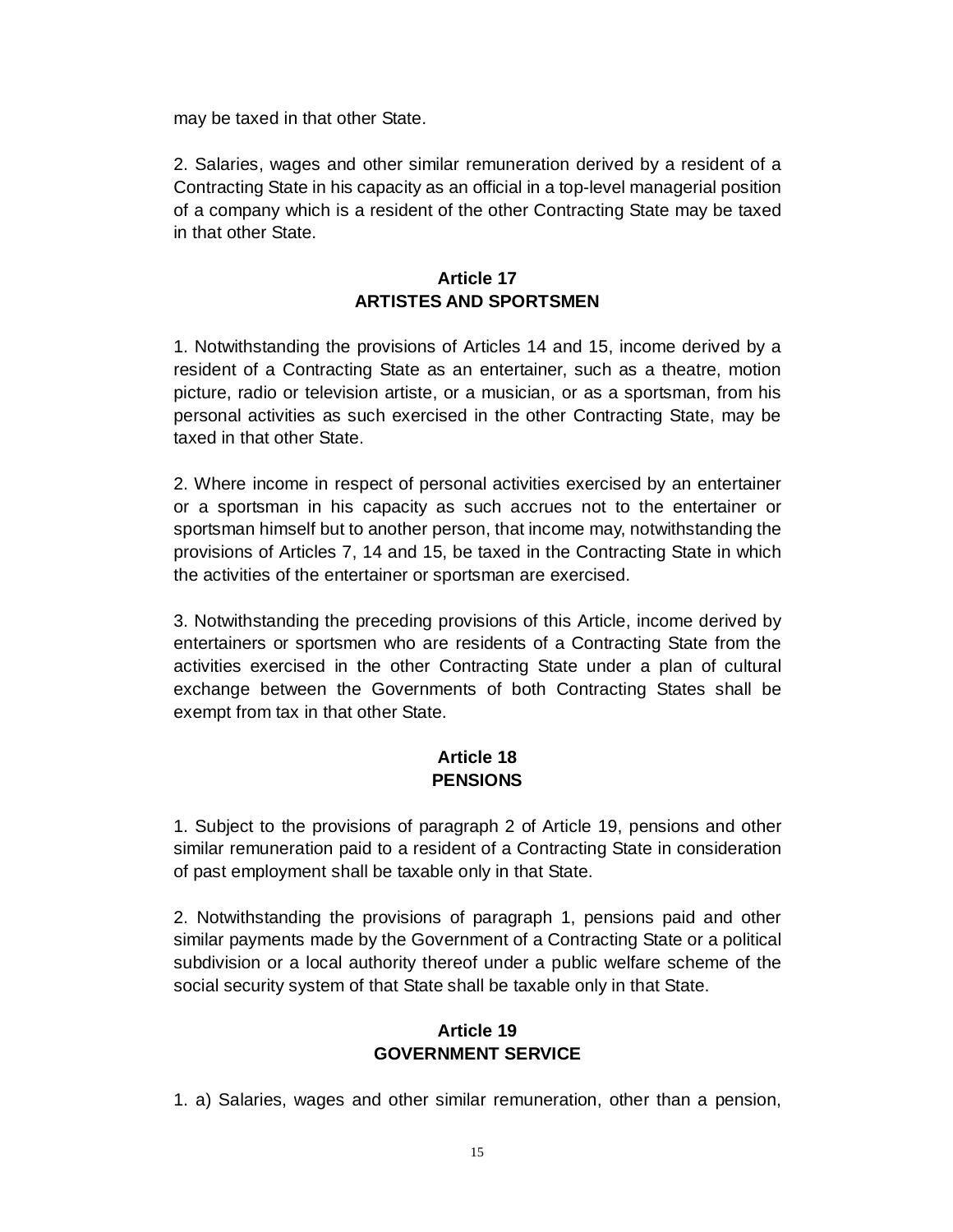paid by the Government of a Contracting State or a political subdivision or a local authority thereof to an individual in respect of services rendered to the Government of that State or subdivision or authority thereof shall be taxable only in that State.

b) However, such salaries wages and other similar remuneration shall be taxable only in the other Contracting State if the services are rendered in that State and the individual is a resident of that State who:

(i) is a national of that State; or

(ii) did not become a resident of that State solely for the purpose of rendering the services.

2. a) Any pension paid by, or out of funds created by, the Government of a Contracting State or a political subdivision or a local authority thereof to an individual in respect of services rendered to the Government of that State or subdivision or authority thereof, shall be taxable only in that State.

b) However, such pension shall be taxable only in the other Contracting State if the individual is a resident of, and a national of, that State.

3. The provisions of Articles 15, 16, 17 and 18 shall apply to salaries, wages and other similar remuneration and pensions in respect of services rendered in connection with a business carried on by the Government of a Contracting State or a political subdivision or a local authority thereof.

# **Article 20 TEACHERS AND RESEARCHERS**

1. Payments which a teacher or researcher who is or was immediately before visiting a Contracting State, a resident of the other Contracting State and who is present in the first-mentioned State for the primary purpose of teaching or scientific research at a university, college, school or other educational or scientific research institution accredited by the Governments, received for such teaching or research, shall be exempt from tax in the first-mentioned State for a period not exceeding three years in the aggregate from the date of his first arrival in the first-mentioned State.

2. This Article shall not apply to income from research if such research is undertaken not in the public interest but primarily for the private benefit of a specific person or persons.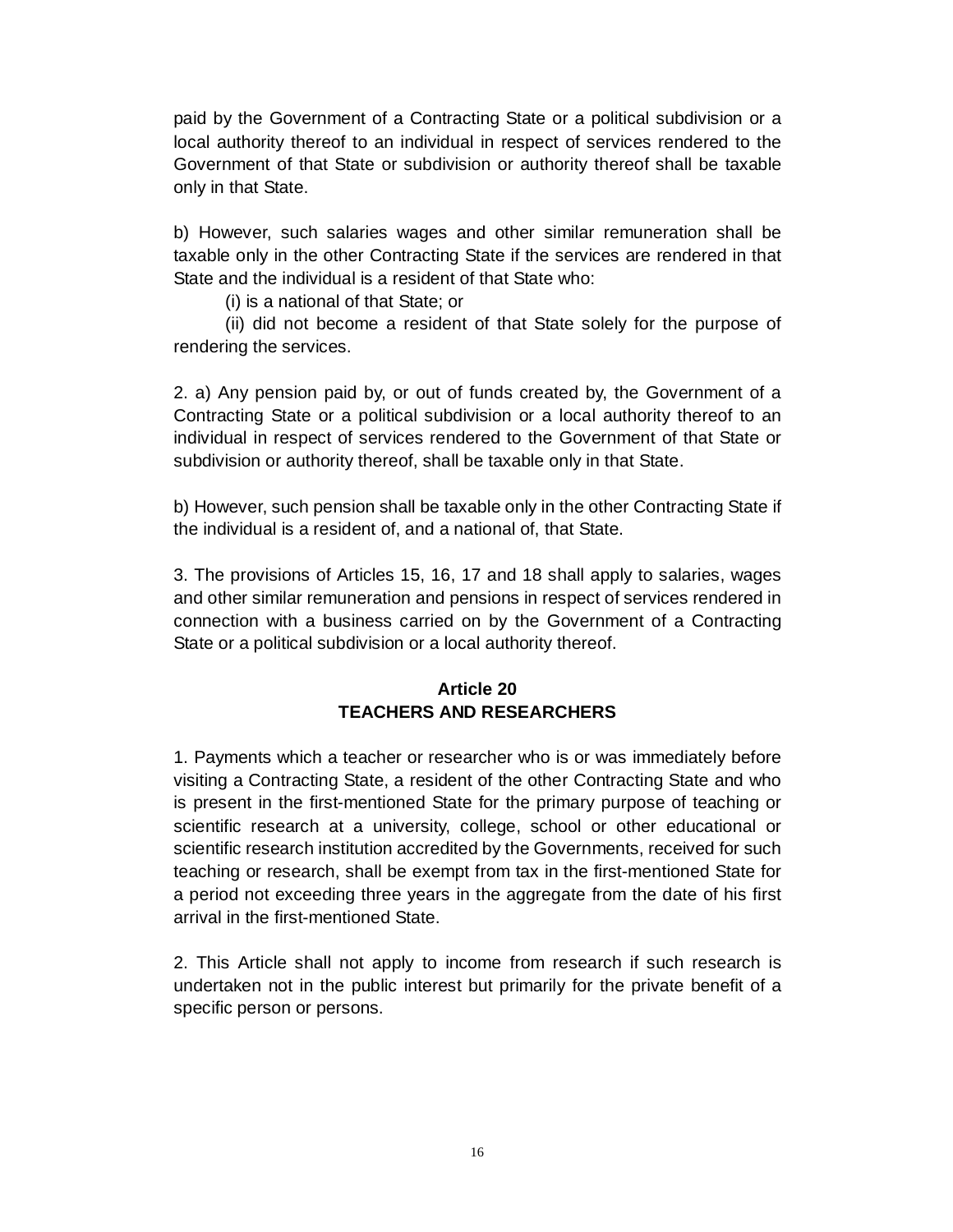### **Article 21 STUDENTS AND TRAINEES**

1. Payments which a student, business apprentice or trainee who is or was immediately before visiting a Contracting State a resident of the other Contracting State and who is present in the first-mentioned State solely for the purpose of his education or training receives for the purpose of his maintenance, education or training shall not be taxed in that State, provided that such payments arise from sources outside that State.

2. In respect of grants, scholarships and remuneration from employment not covered by paragraph 1, a student, business apprentice or trainee described in paragraph 1 shall, in addition, be entitled during such education or training to the same exemptions, reliefs or reductions in respect of taxes available to residents of the State which he is visiting.

# **Article 22 OTHER INCOME**

Items of income of a resident of a Contracting State, wherever arising, not dealt with in the foregoing articles of this Agreement shall be taxable only in that State.

#### **Article 23 METHODS FOR THE ELIMINATION OF DOUBLE TAXATION**

Where a resident of a Contracting State derives income which, in accordance with the provisions of this Agreement, may be taxed in the other Contracting State, the first-mentioned State shall allow:

a) as a credit from the tax on the income of that resident, an amount equal to the income tax paid in that other State, such credit in either case, shall not, however, exceed that part of the income tax as computed before the credit is given, which is attributable to the income which may be taxed in that other State;

b) where the income derived from a Contracting State is a dividend paid by a company which is a resident of the first-mentioned State to a company which is a resident of the other Contracting State and which owns not less than 10 per cent of the shares of the company paying the dividend, the credit shall take into account the tax paid to the first-mentioned State by the company paying the dividend in respect of its income.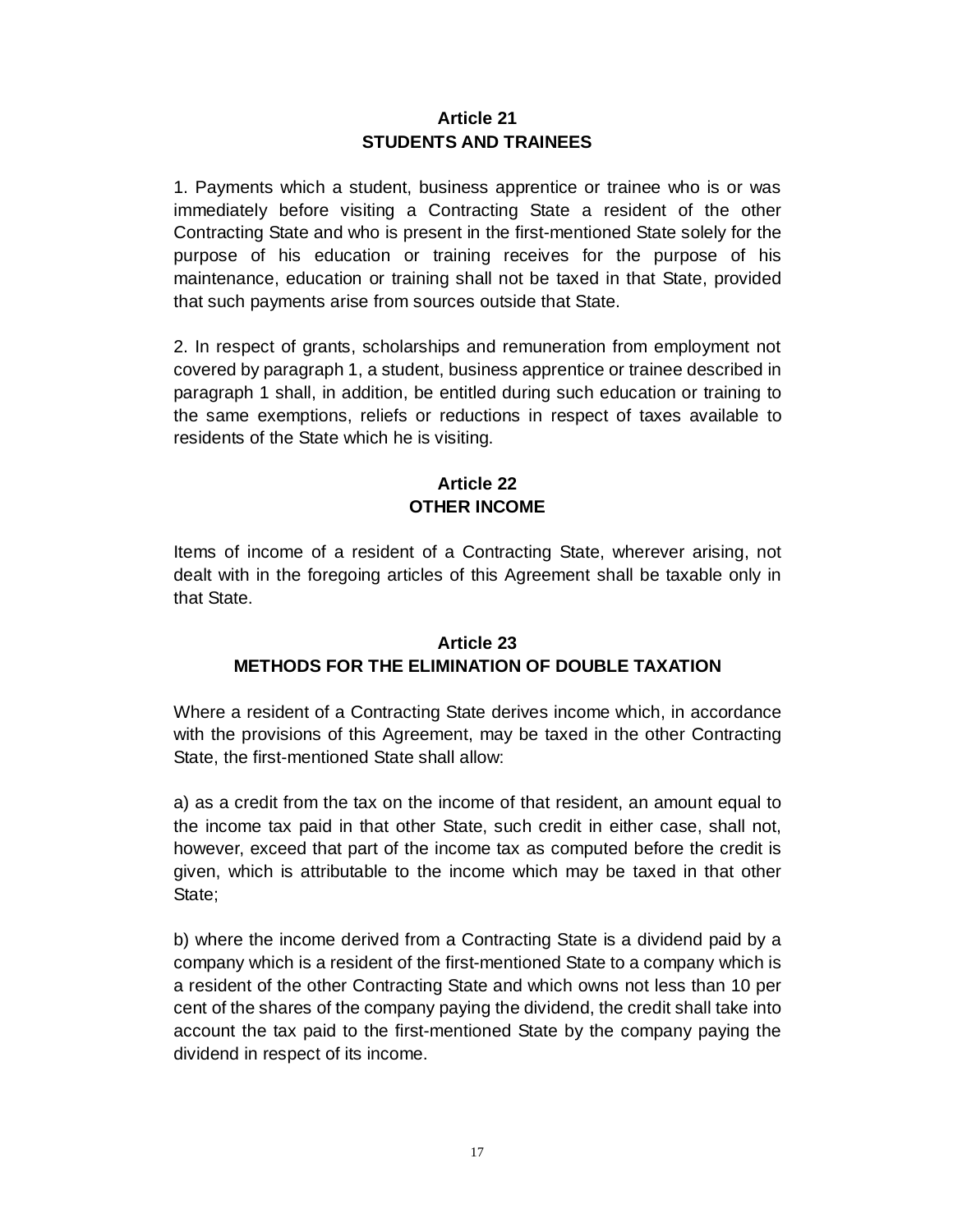#### **Article 24 NON-DISCRIMINATION**

1. Nationals of a Contracting State shall not be subjected in the other Contracting State to any taxation or any requirement connected therewith, which is other or more burdensome than the taxation and connected requirements to which nationals of that other State in the same circumstances, in particular with respect to residence, are or may be subjected. This provision shall, notwithstanding the provisions of Article 1, also apply to persons who are not residents of one or both of the Contracting States.

2. The taxation on a permanent establishment which an enterprise of a Contracting State has in the other Contracting State shall not be less favourably levied in that other State than the taxation levied on enterprises of that other State carrying on the same activities. This provision shall not be construed as obliging a Contracting State to grant to residents of the other Contracting State any personal allowances, reliefs and reductions for taxation purposes on account of civil status or family responsibilities which it grants to its own residents.

3. Except where the provisions of paragraph 1 of Article 9, paragraph 7 of Article 11, or paragraph 6 of Article 12, apply, interest, royalties and other disbursements paid by an enterprise of a Contracting State to a resident of the other Contracting State shall, for the purpose of determining the taxable profits of such enterprise, be deductible under the same conditions as if they had been paid to a resident of the first-mentioned State.

4. Enterprises of a Contracting State, the capital of which is wholly or partly owned or controlled, directly or indirectly, by one or more residents of the other Contracting State, shall not be subjected in the first-mentioned State to any taxation or any requirement connected therewith which is other or more burdensome than the taxation and connected requirements to which other similar enterprises of the first-mentioned State are or may be subjected.

5. The provisions of this Article shall, notwithstanding the provisions of Article 2, apply to taxes of every kind and description.

# **Article 25 MUTUAL AGREEMENT PROCEDURE**

1. Where a person considers that the actions of one or both of the Contracting States result or will result for him in taxation not in accordance with the provisions of this Agreement, he may, irrespective of the remedies provided by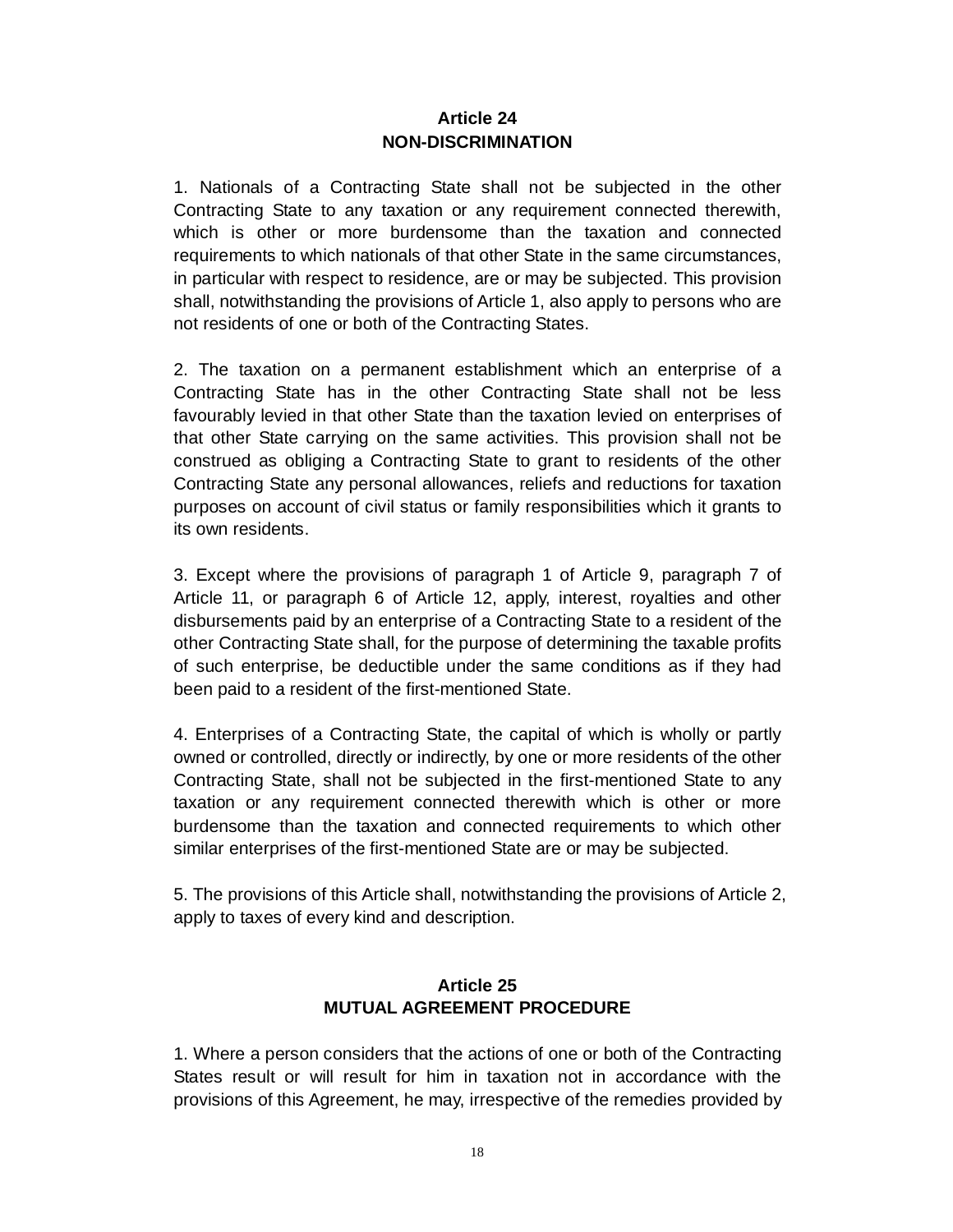the domestic law of those States, present his case to the competent authority of the Contracting State of which he is a resident or, if his case comes under paragraph 1 of Article 24, to that of the Contracting State of which he is a national. The case must be presented within three years from the first notification of the action resulting in taxation not in accordance with the provisions of the Agreement.

2. The competent authority shall endeavour, if the objection appears to it to be justified and if it is not itself able to arrive at a satisfactory solution, to resolve the case by mutual agreement with the competent authority of the other Contracting State, with a view to the avoidance of taxation which is not in accordance with the Agreement, provided that the competent authority of the other Contracting State is notified of the case within four and a half years from the due date or the date of filing of the return in that other State, whichever is later. In such case, any agreement reached shall be implemented within ten years from the due date or the date of filing of the return in that other State, whichever is later, or a longer period if permitted by the domestic law of that other State.

3. The competent authorities of the Contracting States shall endeavour to resolve by mutual agreement any difficulties or doubts arising as to the interpretation or application of the Agreement.

4. The competent authorities of the Contracting States may communicate with each other directly for the purpose of reaching an agreement in the sense of paragraphs 2 and 3. When it seems advisable for reaching an agreement, representatives of the competent authorities of the Contracting States may meet together for an oral exchange of opinions.

#### **Article 26 EXCHANGE OF INFORMATION**

1. The competent authorities of the Contracting States shall exchange such information as is necessary for carrying out the provisions of this Agreement or of the domestic laws of the Contracting States concerning taxes covered by the Agreement insofar as the taxation thereunder is not contrary to the Agreement, in particular for the prevention of evasion of such taxes. The exchange of information is not restricted by Article 1. Any information received by a Contracting State shall be treated as secret and shall be disclosed only to persons or authorities (including courts and administrative bodies) involved in the assessment or collection of, the enforcement or prosecution in respect of, or the determination of appeals in relation to the taxes covered by the Agreement. Such persons or authorities shall use the information only for such purposes. They may disclose the information in public court proceedings or in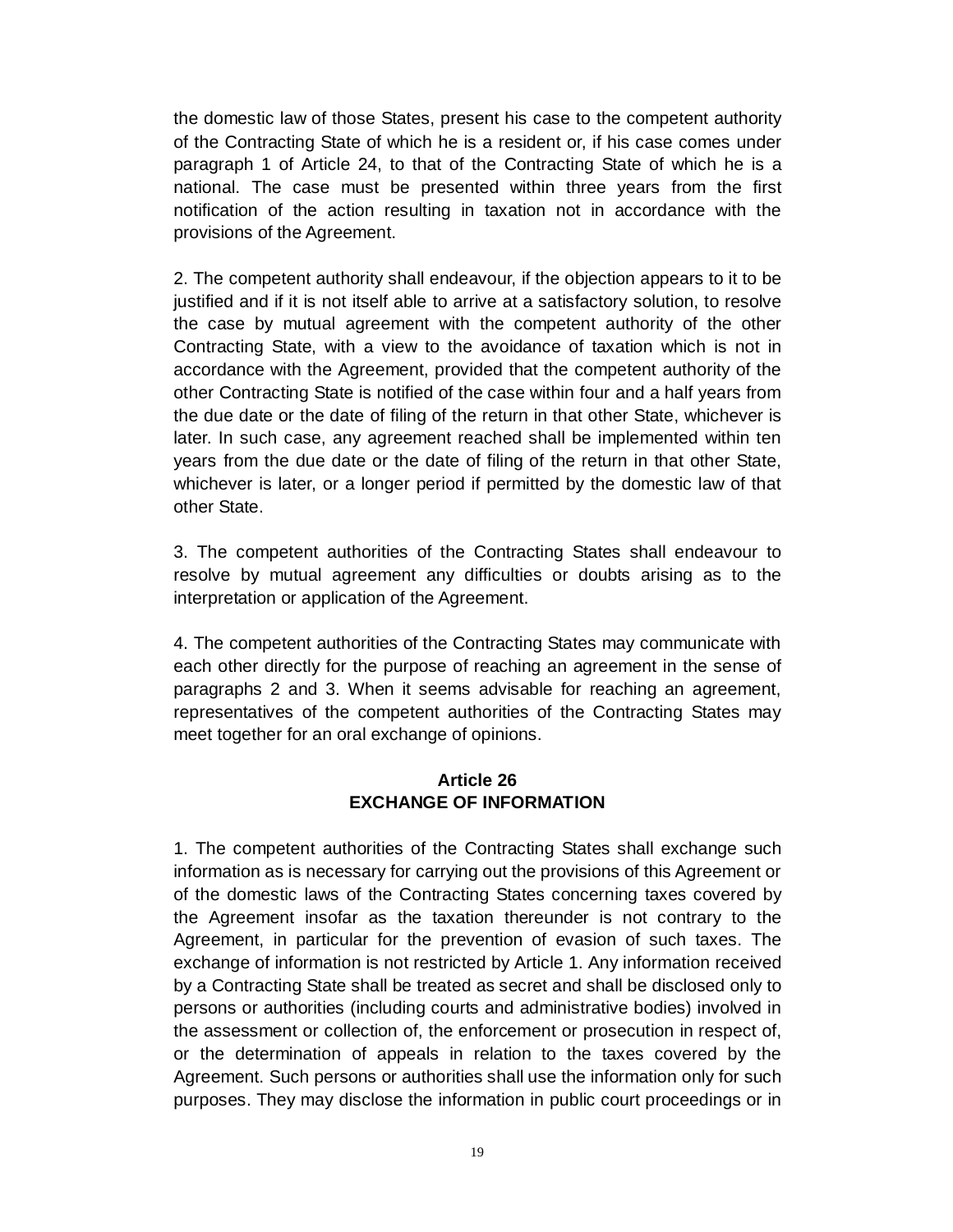judicial decisions.

2. In no case shall the provisions of paragraph 1 be construed so as to impose on a Contracting State the obligation:

a) to carry out administrative measures at variance with the laws and administrative practice of that or of the other Contracting State;

b) to supply information which is not obtainable under the laws or in the normal course of the administration of that or of the other Contracting State;

c) to supply information which would disclose any trade, business, industrial, commercial or professional secret or trade process, or information, the disclosure of which would be contrary to public policy (ordre public).

#### **Article 27 MEMBERS OF DIPLOMATIC MISSIONS AND CONSULAR POSTS**

Nothing in this Agreement shall affect the fiscal privileges of members of diplomatic missions or consular posts under the general rules of international law or under the provisions of special agreements.

# **Article 28 ENTRY INTO FORCE**

This Agreement shall enter into force on the thirtieth day after the date on which diplomatic notes indicating the completion of internal legal procedures necessary in each country for the entry into force of this Agreement have been exchanged. This Agreement shall have effect as respects income relating to the taxable years beginning on or after the first day of January next following that in which this Agreement enters into force.

# **Article 29 TERMINATION**

This Agreement shall continue in effect indefinitely but either of the Contracting States may, on or before the thirtieth day of June in any calendar year beginning after the expiration of a period of five years from the date of its entry into force, give written notice of termination to the other Contracting State through the diplomatic channels. In such event this Agreement shall cease to have effect as respects income relating to the taxable years beginning on or after the first day of January in the calendar year next following that in which the notice of termination is given.